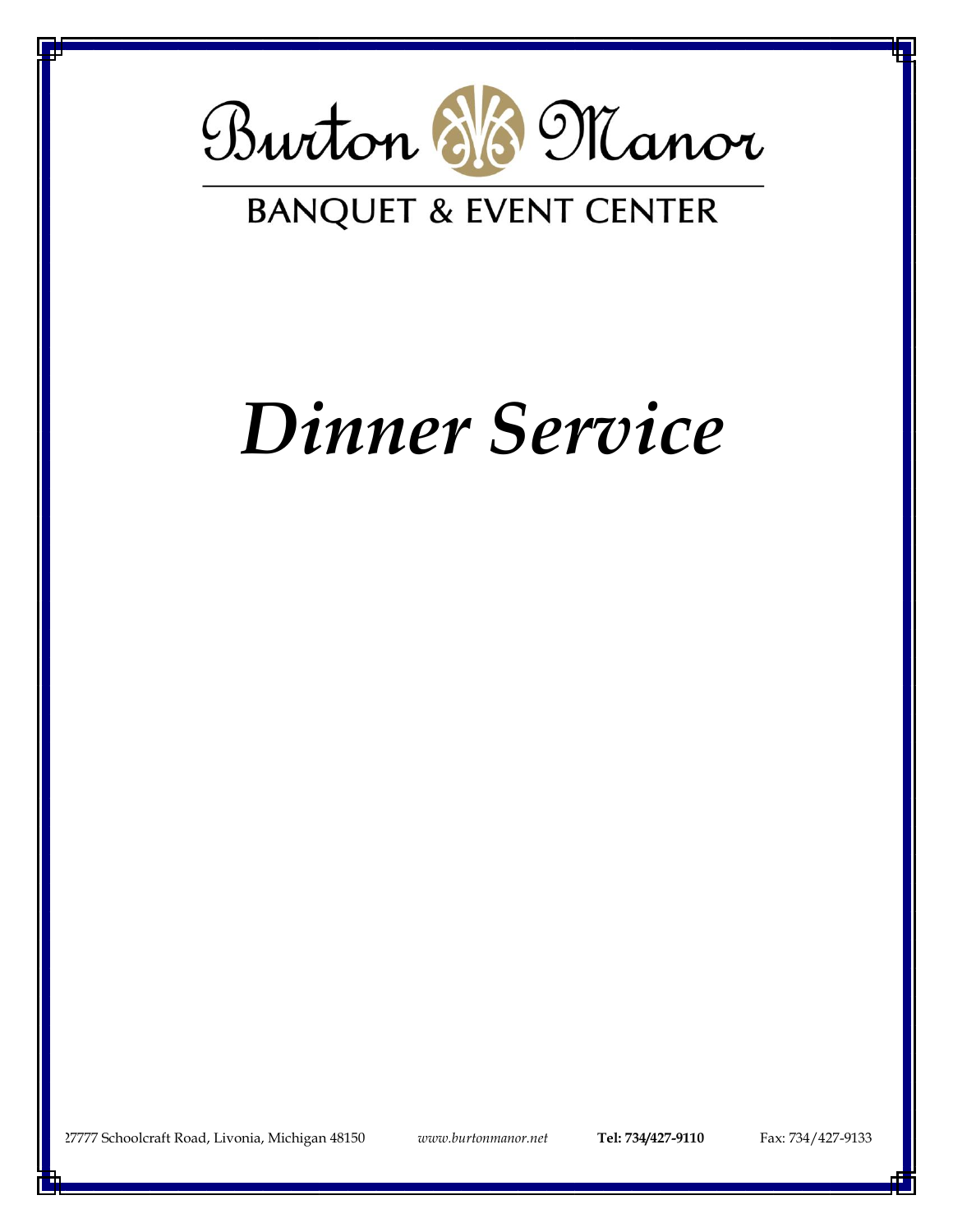

### *Buffet Dinner Service*

*Appetizers on Arrival - Select two* Imported and Domestic Cheese Board, Fresh Vegetables with Dip Or Meatballs with Mushroom Tarragon Cream, Marinara Sauce or Swedish Meatballs

*Salad - Select One* Michigan Salad *Romaine, Field Greens, Dried Cherries and Walnuts with Raspberry Vinaigrette Caesar Salad or Garden Salad with Ranch or Italian Dressing*

*Pasta- Select One* Penne Rigate or Farfalle with Alfredo, Scaloppini, Vodka Cream, Marinara or Mushroom Tarragon Cream Sauce

#### *Entrée* **-** *Select two*

**Burton Manor-style Roasted Chicken Italian Sausage with Bell Peppers**  Meatballs: Swedish-style or Marinara Smoked Polish Kielbasa with Sauerkraut Home Style Glazed Ham Carved Slow-roasted Top Round of Beef Breast of Chicken with choice of sauce:Herbed Dijon Encrusted Pork Loin:  *Scaloppini, Marsala, Santa Fe', Piccata Sauce, with Cranberry Port Wine Reduction or Mushroom Ragout or Mushroom Tarragon Cream* Baked Tilapia**:** *with Pesto, Lemon Caper or Beurre Blanc Sauce* \*Carved Roast Prime Rib + \$8.00 per person (replacing an entrée above)

\*Carved Roast Tenderloin + \$10.00 per person (replacing an entrée above)

#### *Accompaniments-Select two*

Rice Pilaf, Rosemary and Thyme Roasted Redskin Potatoes, Garlic Whipped Potatoes, Mashed Sweet Potatoes, Loaded Mashed Potatoes, Creamy Cheese Scalloped Potatoes, Green Beans with Red Peppers and Onions, Sweet Yellow Corn or Bahama Blend

#### *Dessert Table*

A Variety of miniature desserts to include: Cannoli, Éclairs, Cream Puffs, Brownie Bites, Cheese Cake Bites with Toppings

> *Your Selections Include:* Fresh Baked Bread with Butter Coffee, Decaf, Hot Tea & Soft Drinks

#### **Saturday: \$ 39.99 per person, inclusive Friday & Sunday: \$ 34.99 per person, inclusive**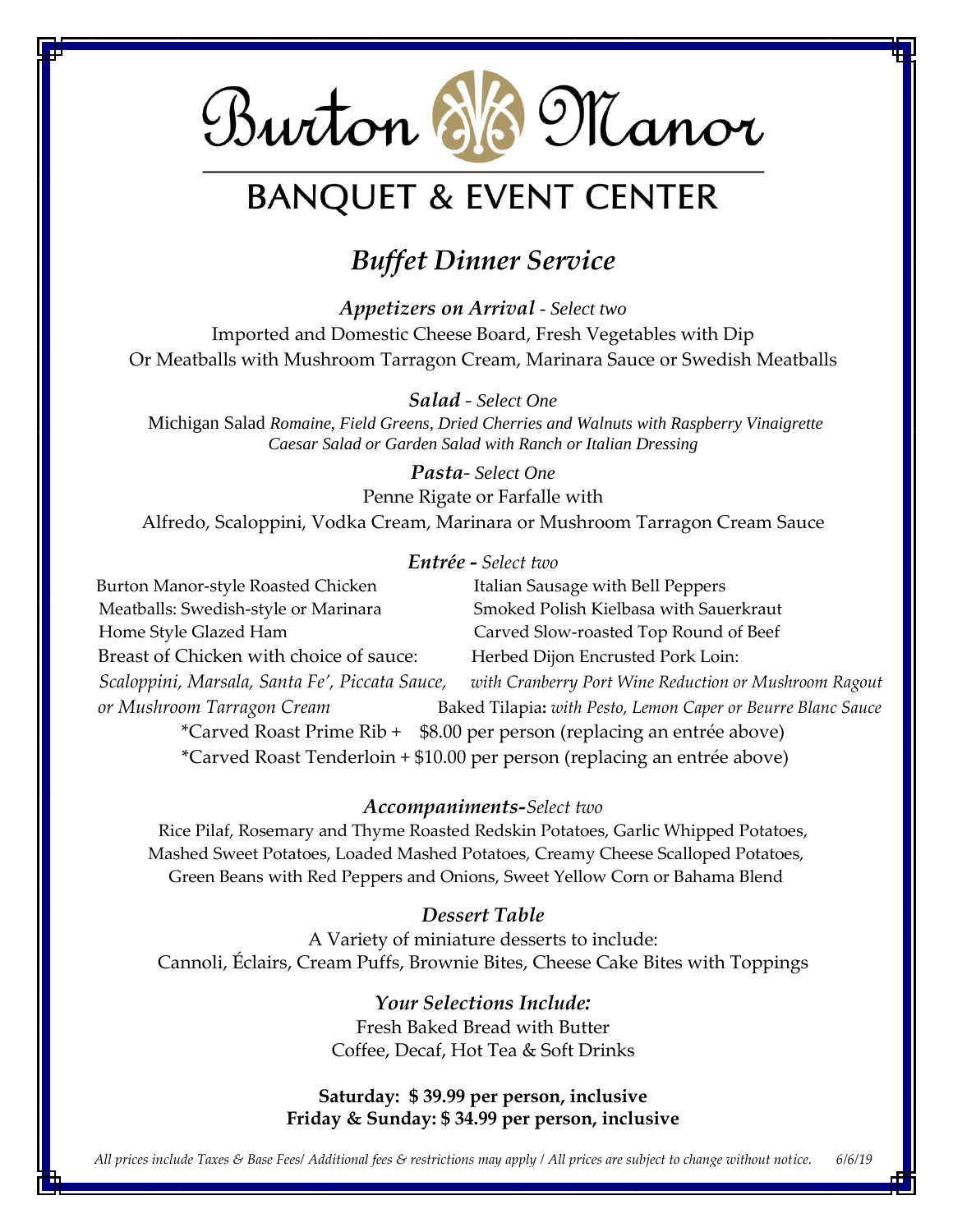

## **BANQUET & EVENT CENTER** *Family-Style Dinner Service*

*Appetizers on Arrival - Select two* Imported and Domestic Cheese Board, Fresh Vegetables with Dip Meatballs with Mushroom, Marinara or Swedish Sauce

*Salad - Select One*

Michigan Salad *Romaine, Field Greens, Dried Cherries and Walnuts with Raspberry Vinaigrette Caesar Salad or Garden Salad with Ranch & Italian Dressing*

*Pasta - Select One*

Penne Rigate or Farfalle with

Alfredo, Scaloppini, Vodka Cream, Marinara or Mushroom Tarragon Cream Sauce

#### **Entrée -** *Select two*

Meatballs: Swedish-style or Marinara Home Style Glazed Ham Italian Sausage with Bell Peppers Carved Slow-roasted Top Round of Beef Breast of Chicken with choice of sauce: Baked Tilapia with your choice of sauce: *Scaloppini, Marsala, Santa Fe', Piccata or Pesto, Lemon Caper or Beurre Blanc Sauce Mushroom Tarragon Cream Sauce* **Herbed Dijon Encrusted Pork Loin:** 

Burton Manor-style Roasted Chicken Smoked Polish Kielbasa with Sauerkraut *with Cranberry Port Wine Reduction or Mushroom Ragout*

\*Carved Top Sirloin Jus Lie + \$5.00 per person (replacing an entrée above) \*Carved Roast Tenderloin + \$10.00 per person (replacing an entrée above)

#### *Accompaniments - Select two*

Rice Pilaf, Rosemary and Thyme Roasted Redskin Potatoes, Garlic Whipped Potatoes, Mashed Sweet Potatoes, Loaded Mashed Potatoes, Creamy Cheese Scalloped Potatoes, Green Beans with Red Peppers and Onions, Sweet Yellow Corn or Bahama Blend

#### *Dessert Table*

A Variety of miniature desserts to include: Cannoli, Éclairs, Cream Puffs, Brownie Bites, Cheese Cake Bites with Toppings

> *Your Selections Include:* Fresh Baked Bread with Butter Coffee, Decaf, Hot Tea & Soft Drinks

#### **Saturday: \$42.99 per person, inclusive Friday & Sunday: \$36.99 per person, inclusive**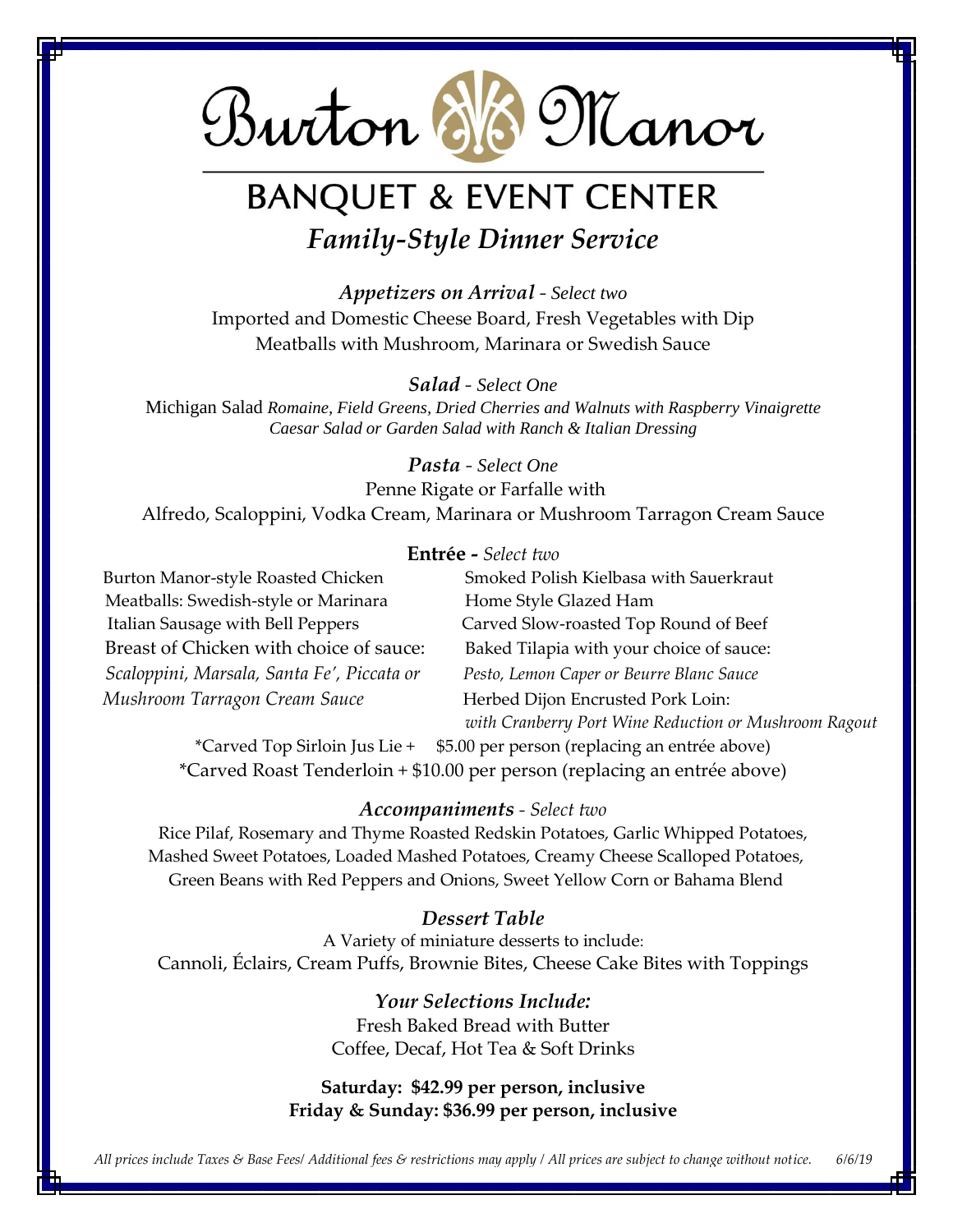

### *Individual Dinner Service*

*Appetizers on Arrival - Select Two*

Imported and Domestic Cheese Board, Fresh Vegetables with Dip Meatballs with Mushroom Tarragon Sauce, Marinara Sauce or Swedish Meatballs

*Salad - Select One*

Michigan Salad *Romaine, Field Greens, Dried Cherries and Walnuts with Raspberry Vinaigrette Caesar Salad or Garden Salad with Ranch & Italian Dressing*

*Pasta - Select one*

Penne Rigate or Farfalle served Family-Style with your choice of Sauce: Alfredo, Scaloppini, Vodka Cream, Marinara or Mushroom Tarragon Cream Sauce

**Entrée** *- Select one*

|                                                                                                         |                               | Sunday/Friday Saturday |                    |  |  |
|---------------------------------------------------------------------------------------------------------|-------------------------------|------------------------|--------------------|--|--|
| <b>Boneless Breast of Chicken - served with your choice of sauce</b>                                    |                               | \$29.99                | \$32.99            |  |  |
| Santa Fe - Cajun Lime Cilantro Cream with Pico de gallo<br>$\bullet$                                    |                               |                        |                    |  |  |
| Marsala-Roasted veal stock, mushrooms, shallots, garlic and sweet Marsala wine<br>٠                     |                               |                        |                    |  |  |
| Piccata – Mushrooms, Artichoke, Capers and White Wine with lemon and herbs<br>$\bullet$                 |                               |                        |                    |  |  |
| Scaloppini – White wine and heavy cream with sun-dried tomatoes, bacon, mushrooms and garlic<br>٠       |                               |                        |                    |  |  |
| Sherry Tarragon Mushroom Cream - Mushrooms, garlic, tarragon chicken stock and Heavy cream<br>$\bullet$ |                               |                        |                    |  |  |
| Grilled French Chicken Breast- Roasted tomato confit with lemon garlic cream                            |                               | \$30.99                | \$33.99            |  |  |
| Herbed Dijon Encrusted Pork Loin -                                                                      |                               | \$29.99                | \$31.99            |  |  |
| with Cranberry Port Wine Reduction or Mushroom Ragout                                                   |                               |                        |                    |  |  |
| <b>Tilapia - with Pesto or Lemon Caper Sauce</b>                                                        |                               | \$32.99                | \$35.99            |  |  |
| <b>Salmon-</b> with Pesto or Lemon Caper Sauce or Brown Sugar Honey Ginger Glaze                        |                               | \$34.99                | \$36.99            |  |  |
| <b>Grilled Delmonico Steak</b>                                                                          | $6 \Omega$<br>8 <sub>oz</sub> | \$34.99<br>\$36.99     | \$36.99<br>\$38.99 |  |  |
| Grilled & Roasted Tenderloin Filet                                                                      | 8 <sub>oz</sub>               | \$43.99                | \$45.99            |  |  |
|                                                                                                         |                               |                        |                    |  |  |

#### *All Beef served with your choice of sauce*

- *Bordelaise Sauce – Roasted veal stock, red wine reduction and Shallots thickened with flour & butter (sauce can be made gluten free)*
- *Zip sauce*
- *Pepper Corn Whiskey Sauce – Veal stock reduction, pink peppercorns, whiskey with a touch of cream*
- *Demi Glaze & Cabernet Reduction – Reduced Veal stock with Cabernet wine*

#### **Add Mushrooms & Onions with Roasted Garlic for an additional - \$1.00 per person**